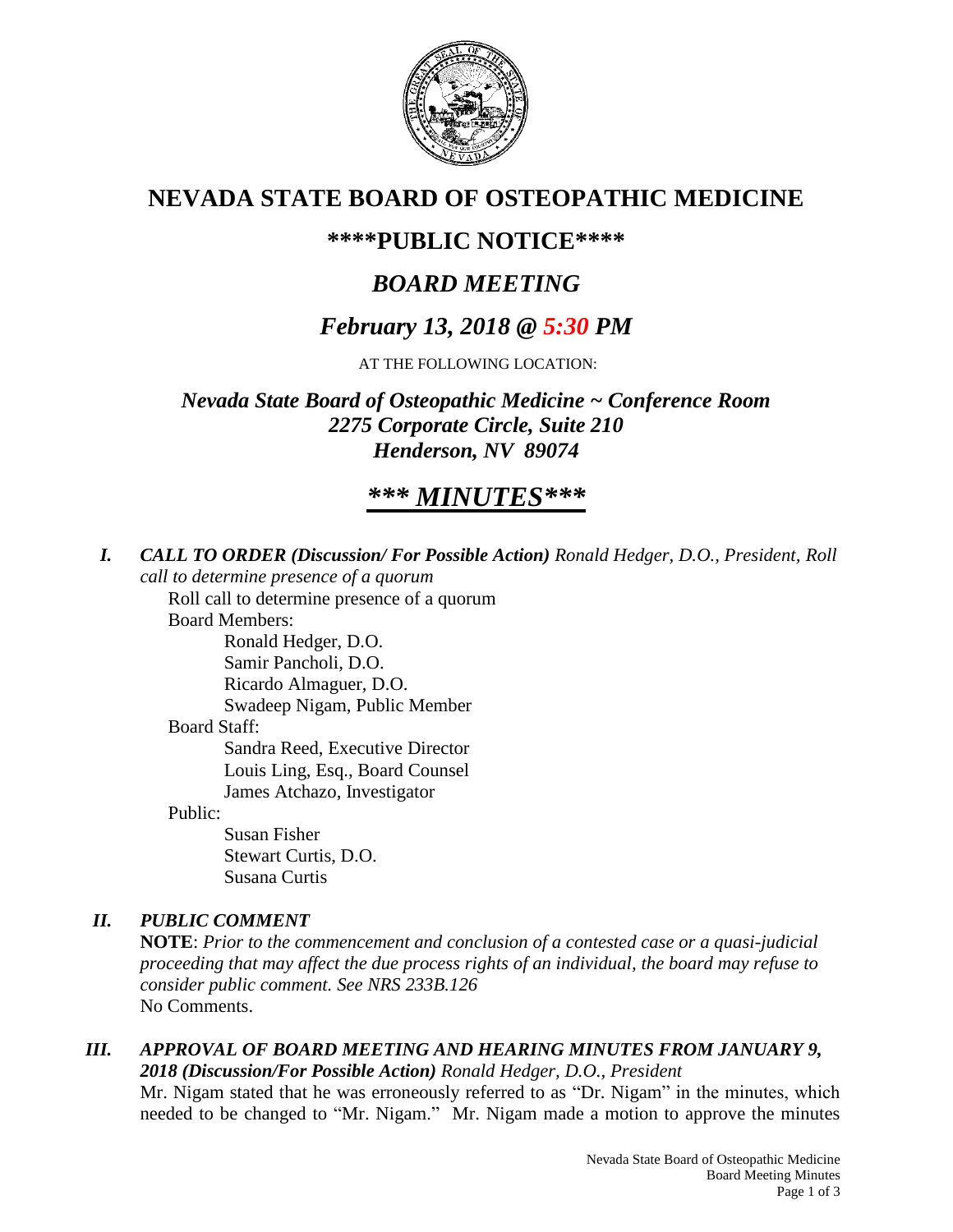from January 9, 2018 with the change; seconded by Dr. Almaguer. There being no discussion, the minutes were approved by the Board.

## *IV. CONSENT AGENDA TO GRANT LICENSURE FOR OSTEOPATHIC PHYSICIANS & PHYSICIAN ASSISTANTS (Discussion/ For Possible Action) Ronald Hedger, D.O., President*

Under this item the Board may consider the recommendations of the Executive Director and/or President/Vice President to grant licensure to the below listed applicants. The Board may remove any applicant's name from the consent motion, but may not discuss the contents of the application for licensure without the applicant present following proper notice pursuant to the open meeting law.

Consent agenda to grant FULL LICENSURE to the following applicants:

Lori Leopold, D.O. **Family Medicine** Mitchell, Long, D.O. Emergency Medicine Paul Miller, D.O. Emergency Medicine Ryan Nielson, D.O. **Orthopedic Surgery** Kevin Reyes, D.O. Psychiatry Karen Segal, D.O. Pediatrics

Anthony Allen, PA-C John Reyher, D.O. Joseph Eafrate, PA-C Dana Forte, D.O. Eric Hilmes, PA-C SuSun Michaels, D.O. Leila Nazparvar, PA-C William Clark, D.O.

#### **Special Licenses NRS.633.411**:

Diane Bejerano, D.O. Kingman/Sunrise Sara Ehlers, D.O. Kingman/Sunrise

Michael Hwang, D.O. Diagnostic Radiology Surrinder Rai, D.O. Diagnostic Radiology

#### **Physician Assistant Supervising Physician**

Andrea Alessi, PA-C Michael Lundberg, D.O. Cindy Udom, PA-C None-Active Not-Working

Brandon Eisinger, D.O. UNLVSOM General Surgery Brent Knudson, D.O. UNLVSOM – Orthopedic Surgery

There was a motion to approve full licensure by Mr. Nigam; seconded by Dr. Almaguer. There being no discussion, the Board approved granting full licensure.

#### *V. +CONSIDERATION OF APPLICATION FOR FULL LICENSURE FOR OSTEOPATHIC PHYSICIAN STEWART CURTIS, D.O.,(personal appearance),*

*(Discussion/For Possible Action) NOTE: The Board may go into closed session pursuant to NRS 241.030 to move to a closed session because the discussion may involve this applicant's character, alleged misconduct, professional competence, or similar items. Ronald Hedger, D.O., President* 

Dr. Hedger asked if Dr. Curtis would like an open or closed session. Dr. Curtis opted for an open session. Dr. Hedger asked Dr. Curtis to explain the disciplinary matter. Dr. Curtis read a statement that he submitted to the Board. There being no discussion, a motion was made by Dr. Hedger to approve licensure, seconded by Dr. Almaguer, and approved by the Board.